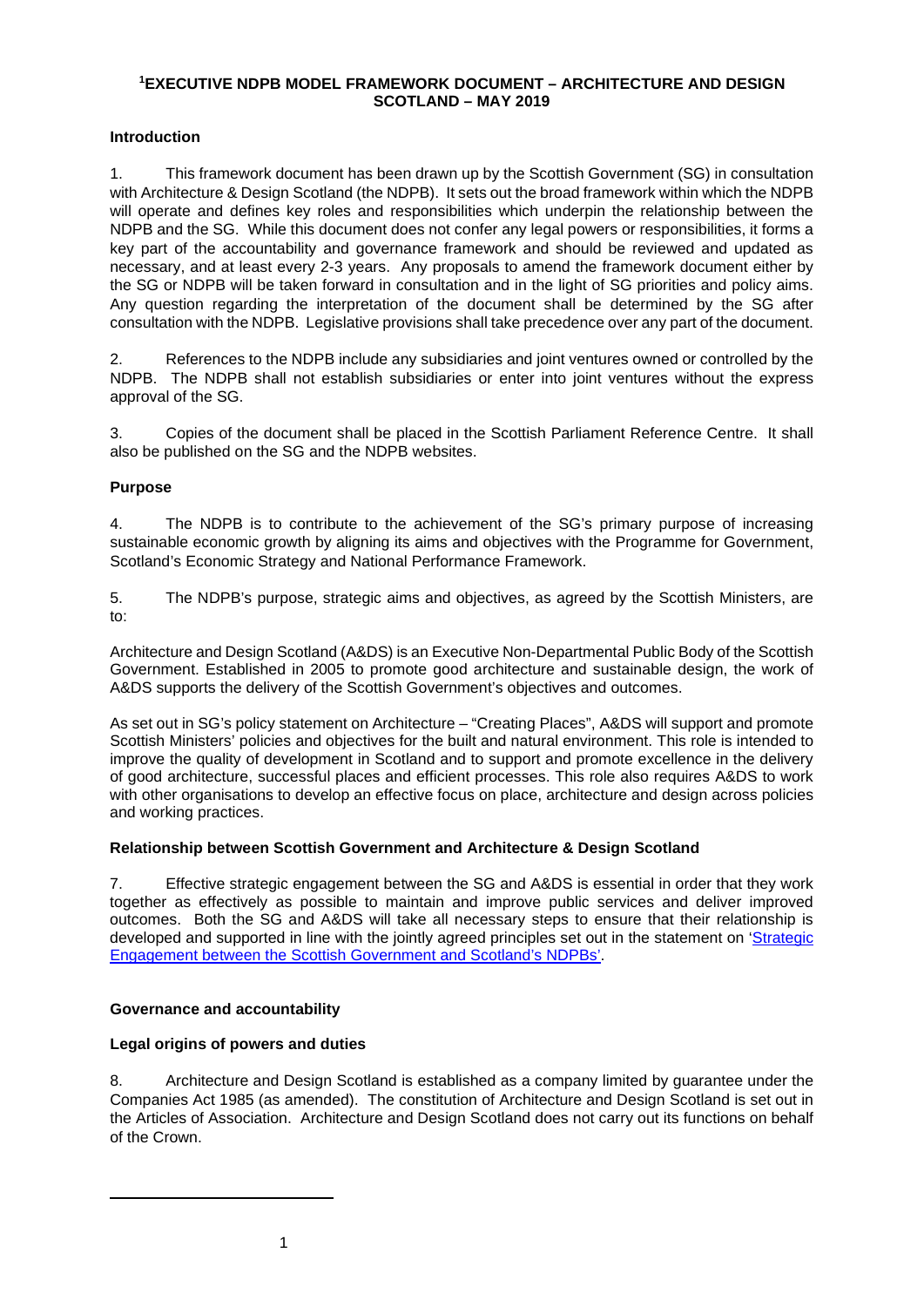### **Ministerial responsibilities**

9. The Scottish Ministers are ultimately accountable to the Scottish Parliament for the activities of A&DS and its use of resources. They are not however responsible for day to day operational matters [and founding legislation prevents them from directing the NDPB in relation to specific statutory functions]. Their responsibilities include:

- agreeing the NDPB's strategic aims and objectives and key targets as part of the corporate planning process
- agreeing the budget and the associated grant in aid requirement to be paid to the NDPB, and securing the necessary Parliamentary approval
- carrying out responsibilities specified in the Articles of Association such as appointments to the NDPB's board, approving the terms and conditions of board members and appointment of the chief executive
- other matters such as approving the NDPB's chief executive and staff pay remit in line with SG [Pay Policy](http://www.gov.scot/publicsectorpay) and laying the accounts (together with the annual report) before the Parliament

## **NDPB Board Responsibilities**

10. The A&DS board, including the chair, normally consists of non-executives appointed by the Scottish Ministers in line with the Code of Practice for Ministerial Public Appointments in Scotland. The role of the board is to provide leadership, direction, support and guidance to ensure the Body delivers and is committed to delivering its functions effectively and efficiently and in accordance with the aims, policies and priorities of the Scottish Ministers. It has corporate responsibility, under the leadership of the chair, for the following:

- taking forward the strategic aims and objectives for the body agreed by the Scottish Ministers
- determining the steps needed to deal with changes which are likely to impact on the strategic aims and objectives of the NDPB or on the attainability of its operational targets
- promoting the efficient, economic and effective use of staff and other resources by the NDPB consistent with the principles of [Best Value,](http://www.scotland.gov.uk/Topics/Government/Finance/spfm/BestValue) including, where appropriate, participation in [shared](http://www.scotland.gov.uk/Topics/Government/PublicServiceReform/efficientgovernment/SharedServicesDecemberPDF)  [services](http://www.scotland.gov.uk/Topics/Government/PublicServiceReform/efficientgovernment/SharedServicesDecemberPDF) arrangements
- ensuring that effective arrangements are in place to provide assurance on risk management (including in respect of personnel, physical and cyber risks/threats/hazards), governance and internal control. (The board must set up a[n audit committee](http://www.gov.scot/Topics/Government/Finance/spfm/auditcommittees) chaired by a non-executive member to provide independent advice and assurance on the effectiveness of the internal control and risk management systems)
- (in reaching decisions) taking into account relevant guidance issued by the Scottish Ministers
- approving the annual accounts and ensuring Scottish Ministers are provided with the annual report and accounts to be laid before the Scottish Parliament. The chief executive as the Accountable Officer of the public body is responsible for signing the accounts and ultimately responsible to the Scottish Parliament for their actions
- ensuring that the board receives and reviews regular financial information concerning the management and performance of the NDPB and is informed in a timely manner about any concerns regarding the activities of the NDPB
- appointing [with the approval of the Scottish Ministers] the NDPB chief executive, following appropriate approval of the chief executive's remuneration package in line with SG [Pay Policy](http://www.gov.scot/Topics/Government/public-sector-pay/senior-appointment-pay)  [for Senior Appointments](http://www.gov.scot/Topics/Government/public-sector-pay/senior-appointment-pay) and, in consultation with the SG, setting appropriate performance objectives which give due weight to the proper management and use of resources within the stewardship of the NDPB and the delivery of outcomes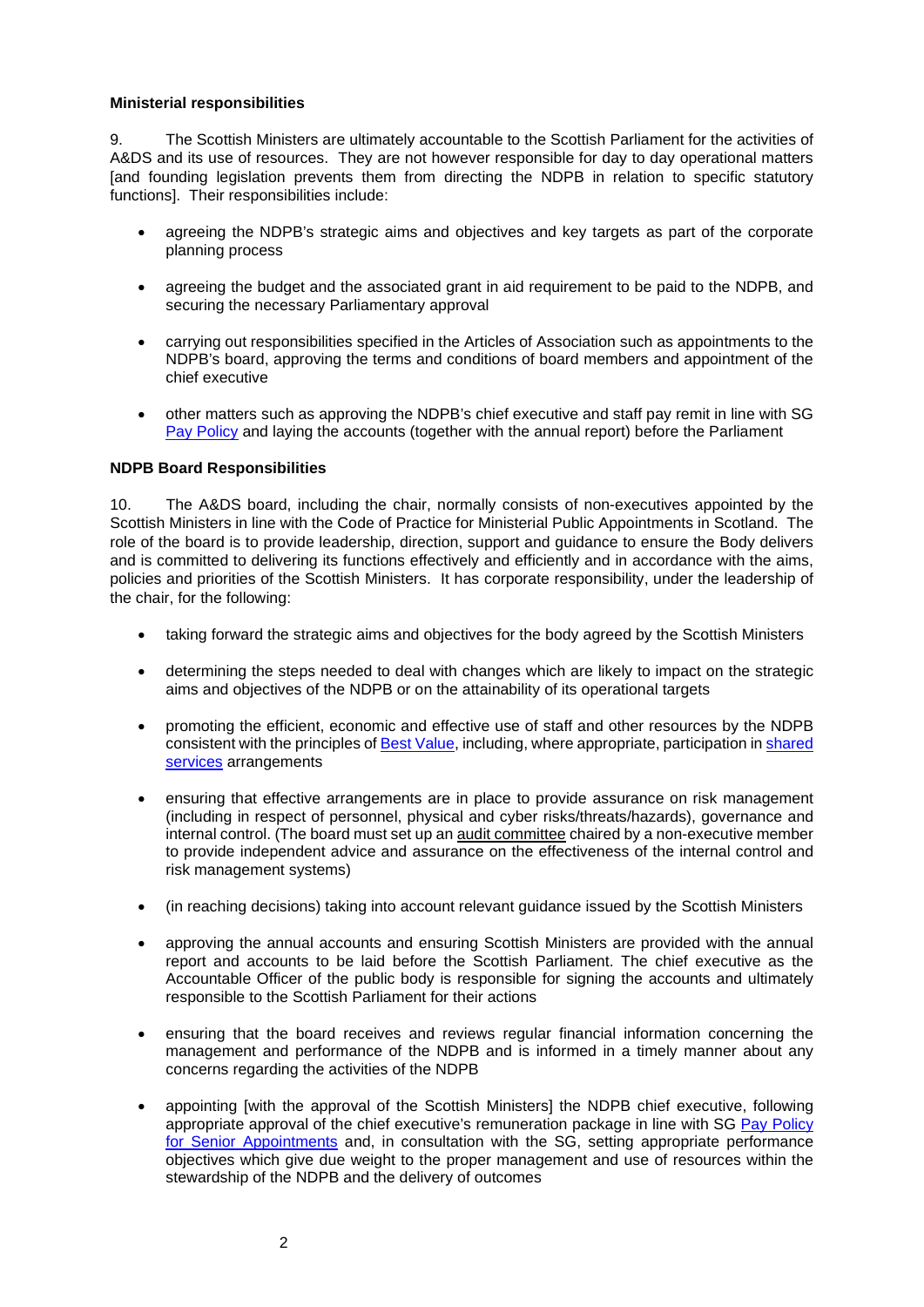• demonstrating high standards of corporate governance at all times, including openness and transparency in its decision making.

Further guidance on how the board should discharge its duties is provided in appointment letters and in On Board – [A Guide for Members of Statutory Boards.](http://www.gov.scot/Resource/0051/00514817.pdf)

### **The Chair's Responsibilities**

11. The chair is accountable to the Scottish Ministers and, in common with any individual with responsibility for devolved functions, may also be held to account by the Scottish Parliament. Communications between the NDPB board and the Scottish Ministers should normally be through the chair. He or she is responsible for ensuring that the NDPB's policies and actions support the Scottish Ministers' wider strategic policies and that its affairs are conducted with probity.

- 12. In leading the board the chair must ensure that:
	- the work of the board is subject to regular self-assessment and that the board is working effectively
	- the board, in accordance with recognised good practice in corporate governance, is diverse both in terms of relevant skills, experience and knowledge appropriate to directing the NDPB business, and in terms of protected characteristics under the Equality Act
	- the board members are fully briefed on terms of appointment, duties, rights and responsibilities
	- he or she, together with the other board members, receives appropriate induction training, including on financial management and reporting requirements and, as appropriate, on any differences that may exist between private and public sector practice
	- succession planning takes place to ensure that the board is diverse and effective, and the Scottish Ministers are advised of the NDPB needs when board vacancies arise
	- there is a code of conduct for board members in place, approved by the Scottish Ministers.

13. The chair assesses the performance of individual board members on a continuous basis and undertakes a formal appraisal at least annually. The chair, in consultation with the board as a whole, is also responsible for undertaking an annual appraisal of the performance of the chief executive.

## **Individual Board Members' Responsibilities**

14. Individual board members should act in accordance with the responsibilities of the board as a whole and comply at all times with the code of conduct adopted by the NDPB and with the rules relating to the use of public funds and to conflicts of interest. (In this context "public funds" means not only any funds provided to the NDPB by the Scottish Ministers but also any other funds falling within the stewardship of the NDPB, including trading and investment income, gifts, bequests and donations.) General guidance on board members' responsibilities is summarised in their appointment letters and is also provided in [On Board.](http://www.gov.scot/Resource/0051/00514817.pdf)

## **NDPB Chief Executive responsibilities**

15. The chief executive of A&DS is employed and appointed by the board with the approval of the Scottish Ministers. He/she is the board's principal adviser on the discharge of its functions and is accountable to the board. His/her role is to provide operational leadership to A&DS and ensure that the board's aims and objectives are met and A&DS' functions are delivered and targets met through effective and properly controlled executive action. His/her general responsibilities include the performance, management and staffing of A&DS. General guidance on the role and responsibilities of the chief executive is contained in [On Board.](http://www.gov.scot/Resource/0051/00514817.pdf) Specific responsibilities to the board include:

• advising the board on the discharge of its responsibilities - as set out in this document, in the founding legislation and in any other relevant instructions and guidance issued by or on behalf of the Scottish Ministers - and implementing the decisions of the board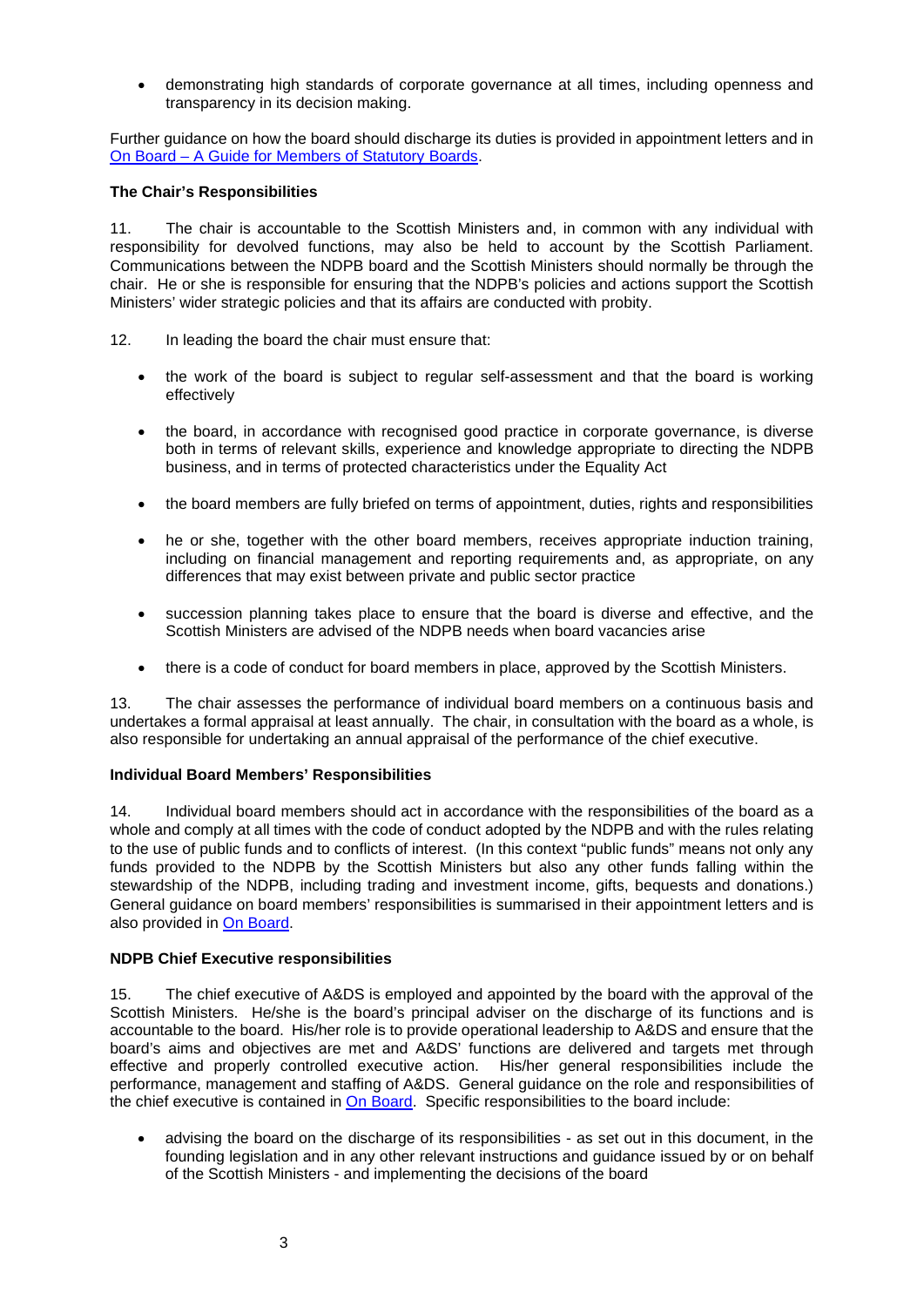- ensuring that financial considerations are taken fully into account by the board at all stages in reaching and executing its decisions, and that appropriate financial appraisal and evaluation techniques, consistent with the [Appraisal and Evaluation](http://www.scotland.gov.uk/Topics/Government/Finance/spfm/appraisal) section of the Scottish Public Finance [Manual](http://www.scotland.gov.uk/Topics/Government/Finance/spfm/Intro) (SPFM), are followed
- ensuring that the NDPB adheres, where appropriate, to the SG's Programme and Project [Management \(PPM\) Principles](http://www.scotland.gov.uk/Topics/Government/ProgrammeProjectDelivery/Principles)
- having robust performance and risk management arrangements consistent with the Risk [Management](http://www.scotland.gov.uk/Topics/Government/Finance/spfm/risk) section of the SPFM - in place that support the achievement of the NDPB's aims and objectives and that facilitate comprehensive reporting to the board, the SG and the wider public. Risk management arrangements should include full consideration of organisational resilience to physical, personnel and cyber risks/threats/hazards.
- ensuring that adequate systems of internal control are maintained by the NDPB, including effective measures against fraud and theft consistent with the [Fraud](http://www.scotland.gov.uk/Topics/Government/Finance/spfm/fraud) section of the SPFM
- establishing appropriate documented internal delegated authority arrangements consistent with the [Delegated Authority](http://www.scotland.gov.uk/Topics/Government/Finance/spfm/delegauth) section of the SPFM
- advising the board on the performance of the NDPB compared with its aim[s] and objectives
- preparing the NDPB's corporate and business plans, in the light of the strategic aims and objectives agreed by the Scottish Ministers
- ensuring effective relationships with SG officials
- ensuring that timely forecasts and monitoring information on performance and finance are provided to the SG; that the SG is notified promptly if over or under spends are likely and that corrective action is taken; and that any significant problems whether financial or otherwise, and whether detected by internal audit or by other means, are notified to the SG in a timely fashion
- ensuring staff pay proposals are in line with SG [Pay Policy](http://www.gov.scot/Topics/Government/public-sector-pay/staff-pay) and submitted in time and the necessary approvals obtained prior to implementing any annual award.

### **NDPB Accountable Officer responsibilities**

16. The Principal Accountable Officer for the Scottish Administration (the Permanent Secretary of the SG) will designate the chief executive as the Accountable Officer for the NDPB. Accountable Officers are personally answerable to the Scottish Parliament for the exercise of their functions, as set out in the [Memorandum to Accountable Officers for Other Public Bodies.](http://www.scotland.gov.uk/Topics/Government/Finance/spfm/Accountability/aomemoother) These include:

- ensuring the propriety and regularity of the NDPB's finances and that there are sound and effective arrangements for internal control and risk management
- ensuring that the resources of the public body are used economically, efficiently and effectively, and that arrangements are in place to secure Best Value and deliver Value for Money for the public sector as a whole
- ensuring compliance with relevant guidance issued by the Scottish Ministers, in particular the SPFM and SG [Pay Policy](http://www.gov.scot/Topics/Government/public-sector-pay/staff-pay)
- signing the annual accounts and associated governance statements
- a statutory duty to obtain written authority from the board/chair before taking any action which they considered would be inconsistent with the proper performance of the Accountable Officer functions. The Accountable Officer should also notify the relevant Portfolio Accountable Officer.

17. It is incumbent on the chief executive to combine his/her Accountable Officer responsibilities to the Scottish Parliament with his/her wider responsibilities to the board. The board / chair should be fully aware of, and have regard to, the Accountable Officer responsibilities placed upon the chief executive, including the statutory duty described above.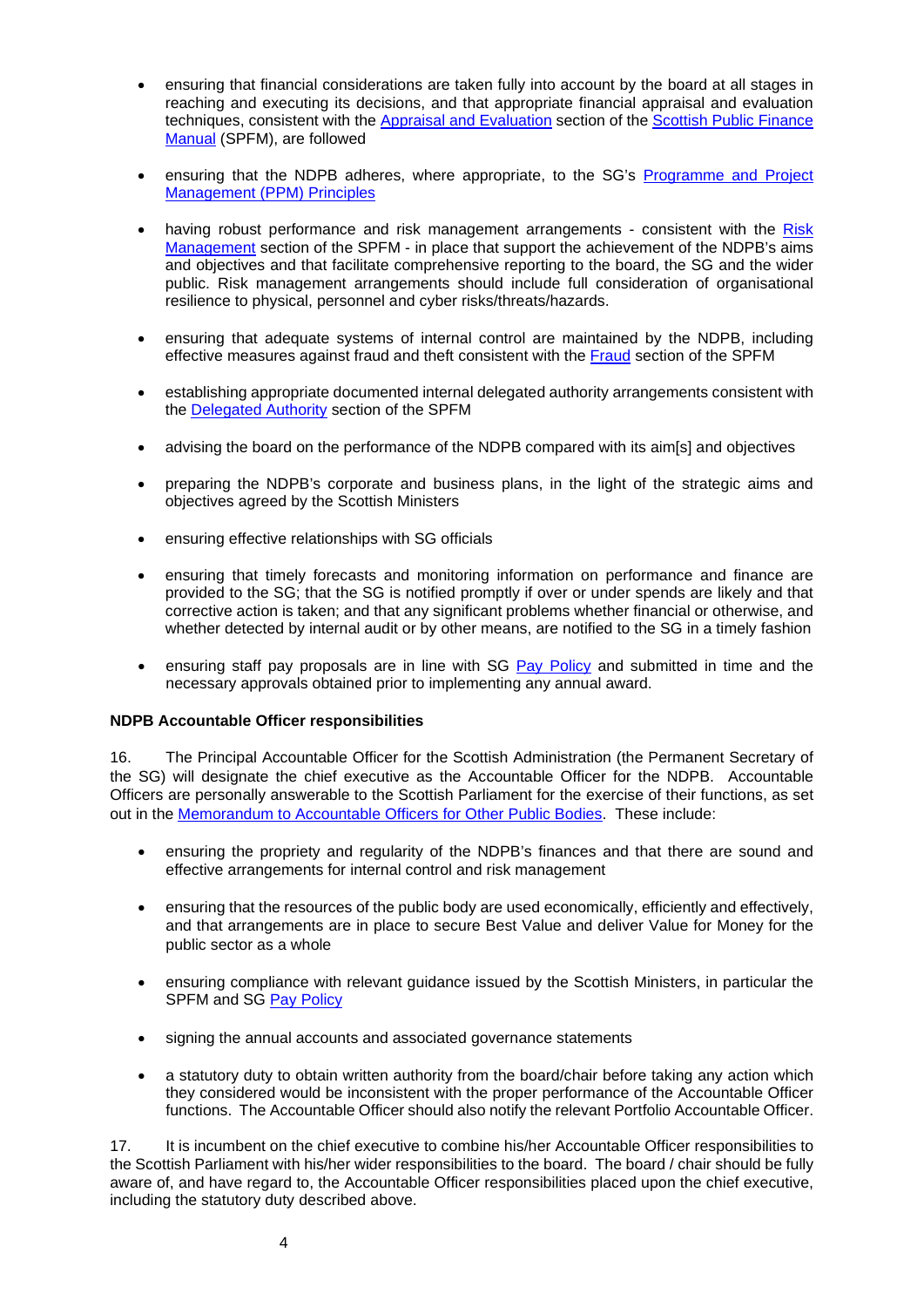### **Portfolio Accountable Officer responsibilities**

18. The Principal Accountable Officer for the Scottish Administration will designate the Director-General for Education, Communities and Justice as the Accountable Officer for the SG portfolio budget for the NDPB. The responsibilities of a Portfolio Accountable Officer are set out in detail in the [Memorandum to Accountable Officers for Parts of the Scottish Administration.](http://www.scotland.gov.uk/Topics/Government/Finance/spfm/Accountability/aomemo) He/she is personally answerable to the Scottish Parliament for ensuring that:

- the financial and other management controls applied by the SG are appropriate and sufficient to safeguard public funds and, more generally that those being applied by the NDPB conform to the requirements both of propriety and of good financial management
- the key roles and responsibilities which underpin the relationship between the SG and the NDPB are set out in a framework document - and that this document is regularly reviewed
- effective relationships are in place at Director and Deputy Director level between the SG and the NDPB in accordance with the strategic engagement principles
- there is effective continuous assessment and appraisal of the performance of the chair of the NDPB, in line with the requirements of the Code of Practice for Ministerial Public Appointments in Scotland.

### **Scottish Government Director and Deputy Director**

19. The Director for Local Government and Communities and Deputy Director for Planning & Architecture have responsibility for overseeing and ensuring effective relationships between the SG and A&DS which support alignment of the NDPB's business to the SG's Purpose and National Outcomes and high performance by the NDPB. They will work closely with the NDPB chief executive and be answerable to the Portfolio Accountable Officer for maintaining and developing positive relationships with A&DS characterised by openness, trust, respect and mutual support. They will be supported by a sponsor unit in discharging these functions. The Deputy Director shall be responsible for assessing the performance of the NDPB chair at least annually.

### **Sponsor unit responsibilities**

20. The SG sponsor unit for the NDPB is Architecture & Place Team within Planning & Architecture Division. It is the normal point of contact for the NDPB in dealing with the SG. The unit, under the direction of the Director/Deputy Director, is the primary source of advice to the Scottish Ministers on the discharge of their responsibilities in respect of the NDPB and undertakes the responsibilities of the Portfolio Accountable Officer on his/her behalf.

Specific responsibilities include:

- discharging sponsorship responsibilities in line with the principles and framework set out in the document ['Strategic Engagement between the Scottish Government and Scotland's NDPBs'](http://www.gov.scot/Topics/Government/public-bodies/pubs/StrategicEngagement) and ensuring that sponsorship is suitably flexible, proportionate and responsive to the needs of the Scottish Ministers and the NDPB
- ensuring that appointments to the NDPB board are made timeously and, where appropriate, in accordance with the [Code of Practice for Ministerial Appointments to Public Bodies](http://www.ethicalstandards.org.uk/site/uploads/publications/406ebe2cdaa457e47217d07aaa11f566.pdf) in Scotland
- proportionate monitoring of the NDPB's activities through an adequate and timely flow of appropriate information, agreed with the NDPB, on performance, budgeting, control and risk management
- addressing in a timely manner any significant problems arising in the NDPB, alerting the Portfolio Accountable Officer and the responsible Minister(s) where considered appropriate
- ensuring that the objectives of the NDPB and the risks to them are properly and appropriately taken into account in the SG's risk assessment and management systems
- informing the NDPB of relevant SG policy in a timely manner.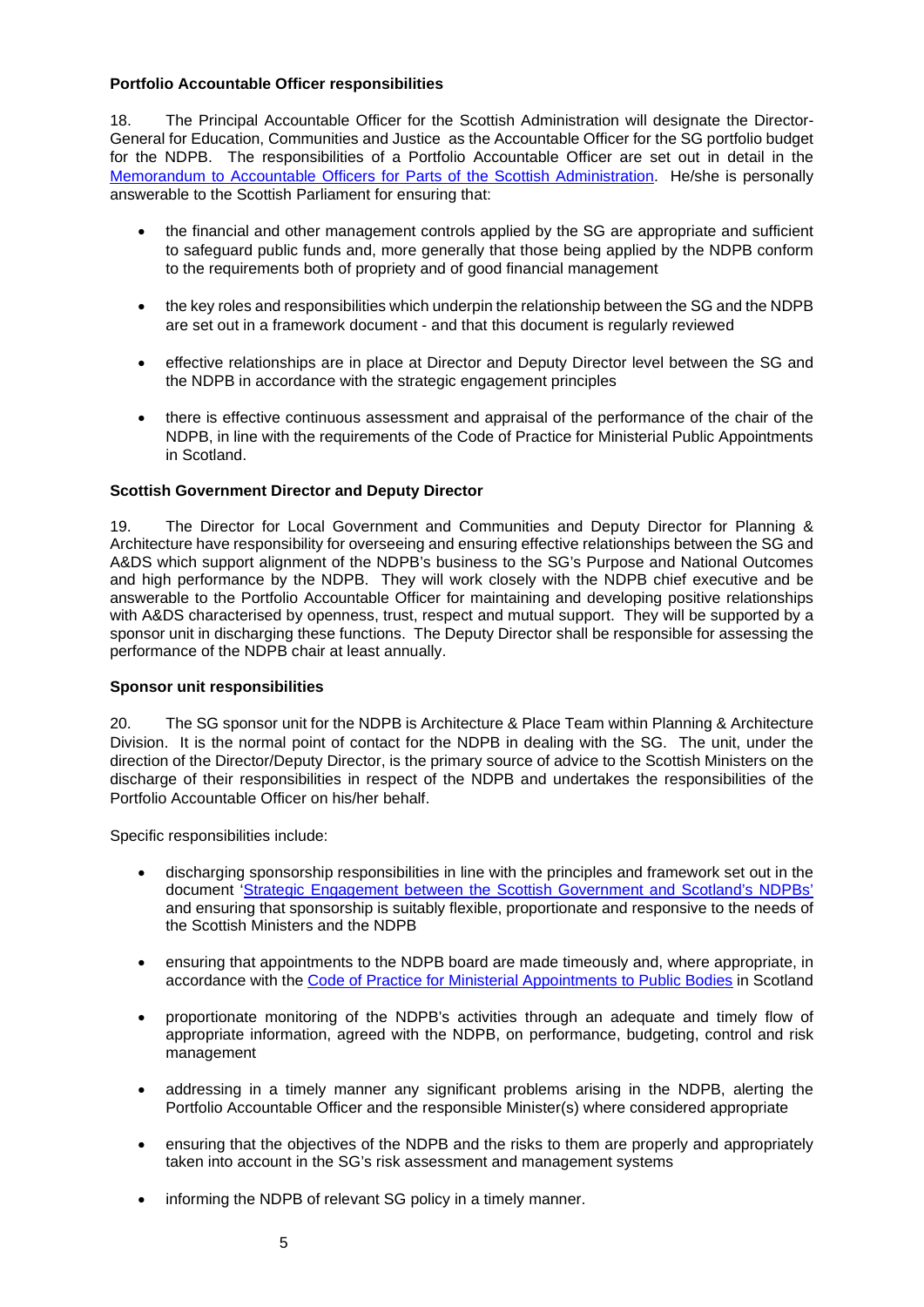### **Internal audit**

- 21. The NDPB shall:
	- establish and maintain arrangements for internal audit in accordance with the [Public Sector](https://www.gov.uk/government/publications/public-sector-internal-audit-standards)  [Internal Audit Standards](https://www.gov.uk/government/publications/public-sector-internal-audit-standards) and the [Internal Audit](http://www.scotland.gov.uk/Topics/Government/Finance/spfm/internaud) section of the SPFM
	- set up an audit committee of its board, in accordance with the [Audit Committees](http://www.scotland.gov.uk/Topics/Government/Finance/spfm/auditcommittees) section of the SPFM, to advise both the board and the chief executive in his/her capacity as the NDPB Accountable Officer
	- forward timeously to the SG the audit charter, strategy, periodic audit plans and annual audit assurance report, including the NDPB Head of Internal Audit opinion on risk management, control and governance and other relevant reports as requested
	- keep records of, and prepare and forward timeously to the SG an annual report on fraud and theft suffered by the NDPB and notify the SG at the earliest opportunity of any unusual or major incidents.

22. The SG's Internal Audit Directorate has a right of access to all documents held by the NDPB internal auditor, including where the service is contracted out. The SG has a right of access to all NDPB records and personnel for any purpose.

# **External audit**

23. The Auditor General for Scotland (AGS) audits, or appoints auditors to audit, the NDPB's annual accounts and passes them to the Scottish Ministers who shall lay them before the Scottish Parliament, together with the auditor's report and any report prepared by the AGS. For the purpose of audit the auditors have a statutory right of access to documents and information held by relevant persons. The NDPB shall instruct its auditors to send copies of all management reports (and correspondence relating to those reports) and responses to the SG.

24. The AGS, or examiners appointed by the AGS, may carry out examinations into the economy, efficiency and effectiveness with which the NDPB has used its resources in discharging its functions. The AGS may also carry out examinations into the arrangements made by the NDPB to secure Best Value. For the purpose of these examinations the examiners have a statutory right of access to documents and information held by relevant persons. In addition, the NDPB shall provide, in contracts and any conditions to grants, for the AGS to exercise such access to documents held by contractors and sub-contractors and grant recipients as may be required for these examinations; and shall use its best endeavours to secure access for the AGS to any other documents required by the AGS which are held by other bodies.

## **Annual report and accounts**

25. The NDPB must publish an annual report of its activities together with its audited accounts after the end of each financial year. The annual report must cover the activities of any corporate, subsidiary or joint ventures under the control of the NDPB. It should comply with the Government [Financial](http://www.hm-treasury.gov.uk/frem_index.htm)  [Reporting Manual](http://www.hm-treasury.gov.uk/frem_index.htm) (FReM) and outline the NDPB's main activities and performance against agreed objectives and targets for the previous financial year.

26. The accounts must be prepared in accordance with relevant statutes and the specific accounts direction (including compliance with the FReM) and other relevant guidance issued by the Scottish Ministers. Any financial objectives or targets set by the Scottish Ministers should be reported on in the accounts and will therefore be within the scope of the audit. Any subsidiary or joint venture owned or controlled by the NDPB shall be consolidated in its accounts in accordance with International Financial Reporting Standards as adapted and interpreted for the public sector context.

27. The draft report should be submitted to the SG for comment, and the draft accounts for information, by 1st October. The final version should be available for laying before the Scottish Parliament by the Scottish Ministers by 31<sup>st</sup> December. Whilst the statutory date for laying and publishing accounts audited by the AGS is by 31 December, following the close of the previous financial year, there is an expectation on the part of the Scottish Ministers that accounts will be laid and published as early as possible. The accounts must not be laid before they have been formally sent by the AGS to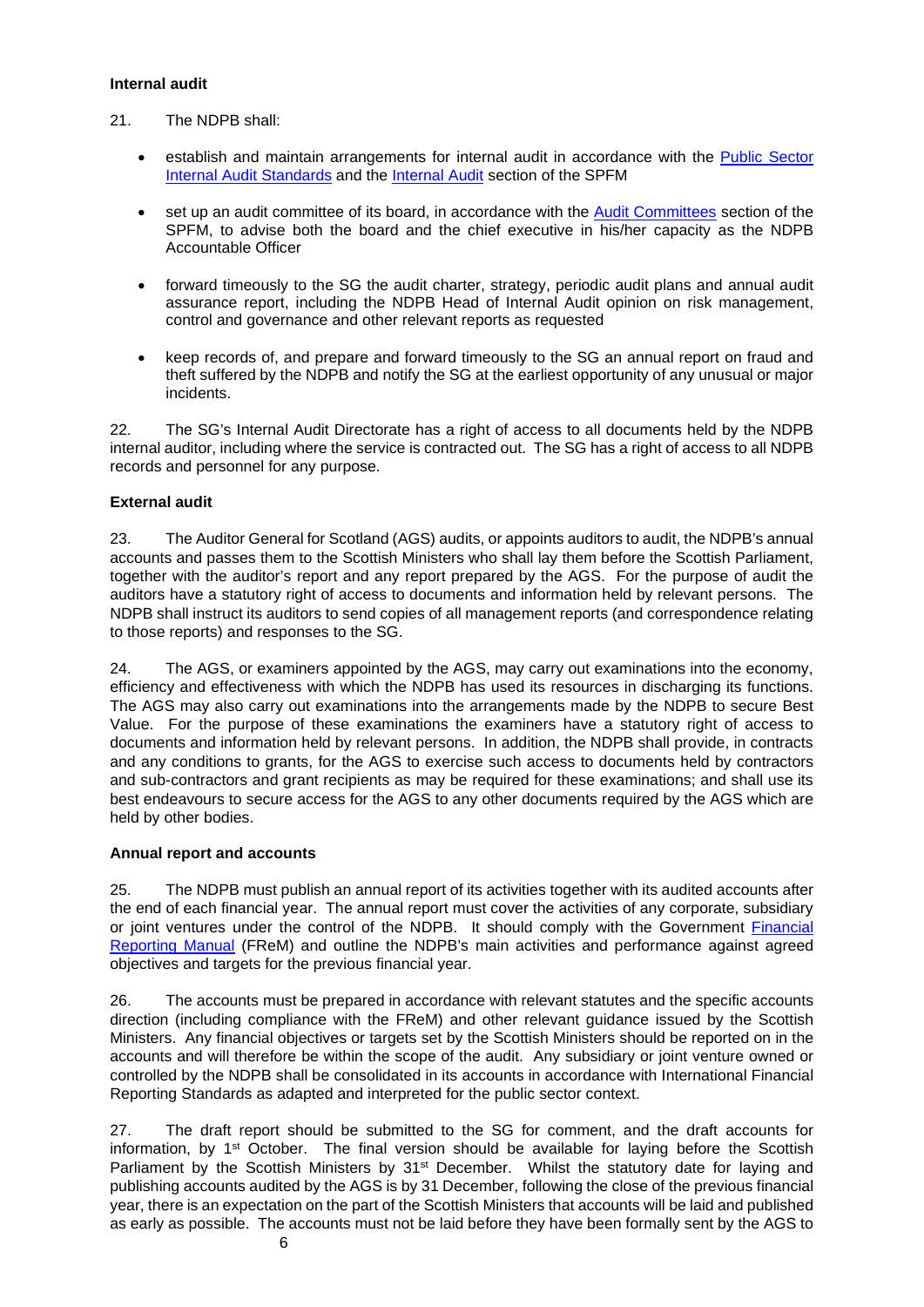the Scottish Ministers and must not be published before they have been laid. The NDPB shall be responsible for the publication of the annual report and accounts.

### **Management responsibilities**

### **Corporate and business plans**

28. The NDPB must ensure that a corporate plan, agreed with the Scottish Ministers, is in place and published on the NDPB's website. The NDPB shall agree with the SG the issues to be addressed in the plan and the timetable for its preparation and review. The finalised plan shall reflect the NDPB's strategic aims and objectives as agreed by the Scottish Ministers, indicative budgets and any priorities set by the Scottish Ministers. It shall demonstrate how the NDPB contributes to the achievement of the SG's primary purpose of increasing sustainable economic growth and alignment with the SG'[s National](http://www.scotland.gov.uk/Publications/2007/11/13092240/9)  [Performance Framework](http://www.scotland.gov.uk/Publications/2007/11/13092240/9) (NPF). The corporate plan for the NDPB should include:

- the purpose and principal aims of the NDPB
- an analysis of the environment in which the NDPB operates
- key objectives and associated key performance targets for the period of the plan, the strategy for achieving those objectives and how these will contribute towards the achievement of the SG's primary purpose and alignment with the NPF
- indicators against which performance can be judged
- details of planned efficiencies, describing how the NDPB proposes to achieve better value for money, including through collaboration and shared services
- other matters as agreed between the SG and the NDPB.

29. The corporate plan should inform the development of a separate business plan for each financial year. The business plan for the NDPB should include key targets and milestones for the year immediately ahead, aligned to the NPF, and be linked to budgeting information so that, where possible, resources allocated to achieve specific objectives can be identified. A copy of the NDPB's business plan should be provided to the sponsor unit prior to the start of the relevant financial year.

### **Budget management**

30. Each year, in the light of decisions by the Scottish Ministers on the allocation of budgets for the forthcoming financial year, the SG will send to the NDPB a formal statement of its budgetary provision, and a note of any related matters and details of the budget monitoring information required by the SG. The terms of that letter, referred to as the Budget Allocation and Monitoring letter, should be viewed as complementing the content of this document. The monthly monitoring is the primary means of in-year budgetary control across the SG. As such bodies must comply with the format and timing of the monitoring together with any requests for further information. The statement of budgetary provision will set out the budget within the classifications of resource Departmental Expenditure Limits (RDEL), capital DEL (CDEL) and Ring-fenced (non-cash) (RfDEL). The NDPB will inform the sponsor unit at the earliest opportunity if a requirement for Annually Managed Expenditure (AME) budget is identified. The SG should also be advised in the event that estimated net expenditure is forecast to be lower than budget provision. Transfers of budgetary provision between the different classifications require the prior approval of the SG Finance Directorate. Any proposals for such transfers should therefore be submitted to the sponsor unit. Transfers of provision within the classifications may be undertaken without reference to the SG, subject to any constraints on specific areas of expenditure e.g. the approved pay remit.

31. If the trading and other resource income realised (including profit or loss on disposal of noncurrent assets) – scored as negative RDEL, or the net book value of disposals of non-current assets – scored as negative CDEL is less than included in the agreed budget the NDPB shall, unless otherwise agreed with the SG, ensure a corresponding reduction in its gross expenditure. (The extent to which the NDPB exceeds agreed budgets shall normally be met by a corresponding reduction in the budgets for the following financial year.) If income realised is more than included in the agreed budgets the NDPB must consult and obtain the prior approval of the SG before using any excess to fund additional expenditure or to meet existing pressures. Failure to obtain prior approval for the use of excess income to fund additional expenditure may result in corresponding reductions in budgets for the following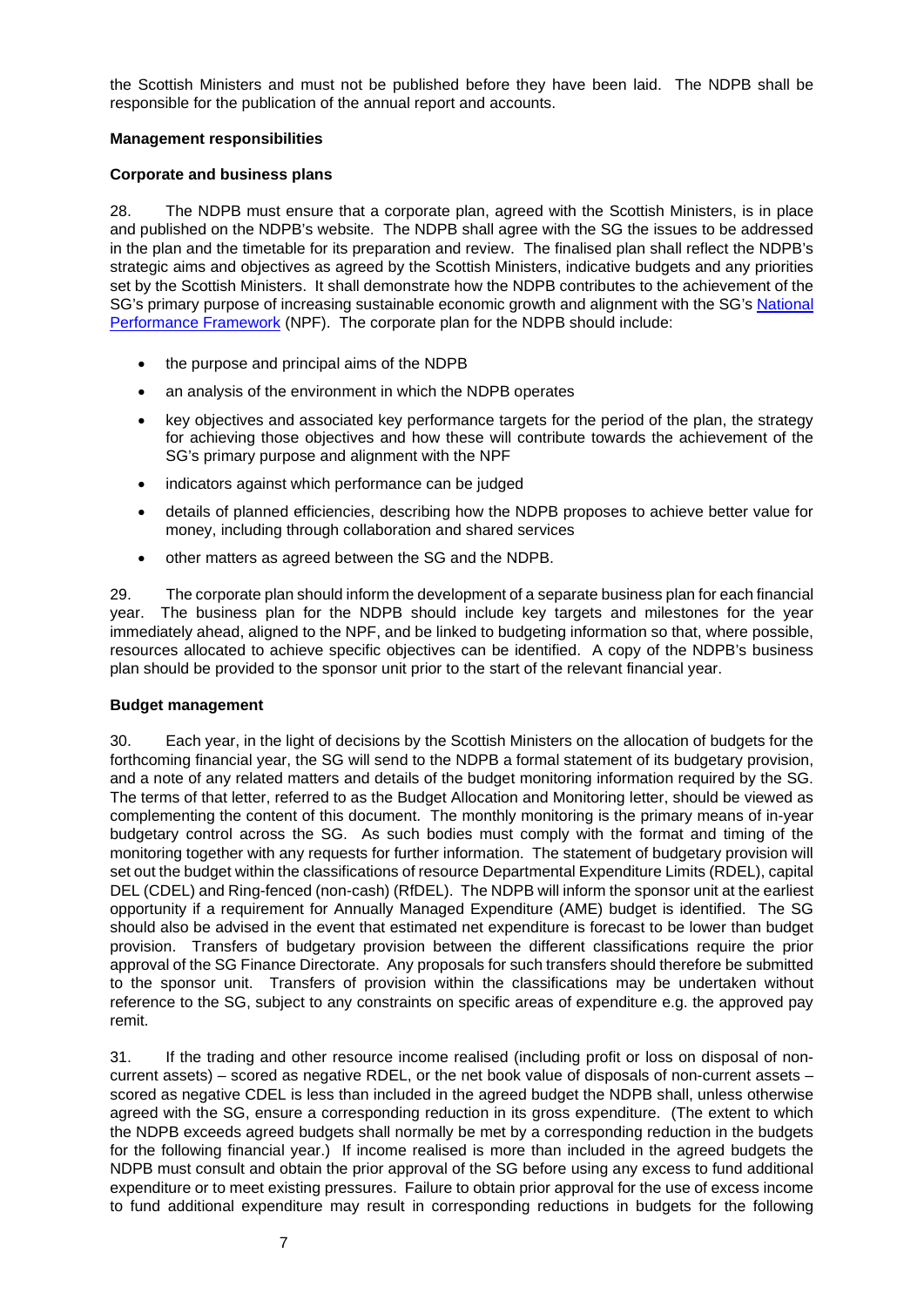financial year. The only exception is where the income is from gifts, bequests and donations but this must be spent within the same financial year as the receipt, otherwise additional budget allocation will be required. In any event, income from all sources and all planned expenditure should be reflected in the monthly budget monitoring statement.

## **Cash management**

32. Any [grant in aid](http://www.scotland.gov.uk/Topics/Government/Finance/spfm/grants) (i.e. the cash provided to the NDPB by the SG to support the allocated budget) for the year in question must be authorised by the Scottish Parliament in the annual Budget Act. Grant in aid will normally be paid in monthly instalments on the basis of updated profiles and information on unrestricted cash reserves. Payment will not be made in advance of need, as determined by the level of unrestricted cash reserves and planned expenditure. Unrestricted cash reserves held during the course of the year should be kept to the minimum level consistent with the efficient operation of the NDPB - and the level of funds required to meet any relevant liabilities at the year-end. Grant in aid not drawn down by the end of the financial year shall lapse. Grant in aid shall not be paid into any restricted reserve held by the NDPB.

33. The banking arrangements adopted by the NDPB must comply with the [Banking](http://www.scotland.gov.uk/Topics/Government/Finance/spfm/banking) section of the SPFM.

## **Risk management**

34. The NDPB shall ensure that the risks that it faces are dealt with in an appropriate manner, in accordance with relevant aspects of generally recognised best practice in corporate governance, and develop an approach to risk management consistent with the [Risk Management](http://www.scotland.gov.uk/Topics/Government/Finance/spfm/risk) section of the SPFM. Reporting arrangements should ensure that the sponsor unit is made aware of relevant risks and how they are being managed. The NDPB audit committee is also required, at the earliest opportunity, to notify the relevant SG Audit and Risk Committee if it considers that it has identified a significant problem which may have wider implications.

## **Organisational security and resilience**

35. As part of risk management arrangements, the NDPB shall ensure that it has a clear understanding at board level of the key risks, threats and hazards it may face in the personnel, physical and cyber domains, and take action to ensure appropriate organisational resilience to those risks/threats/hazards. It should have particular regard to the following key sources of information to help [guide its approach:](http://www.gov.scot/Publications/2013/12/8006/downloads)

- [Having and Promoting Business Resilience \(part of the Preparing Scotland suite of guidance\)](http://www.gov.scot/Publications/2013/12/8006/downloads)
- [The Scottish Public Sector Action Plan on Cyber Resilience](https://beta.gov.scot/publications/cyber-resilience-strategy-scotland-public-sector-action-plan-2017-18/) and associated guidance

# **Counter fraud arrangements**

36. The NDPB should adopt and implement policies and practices to safeguard itself against fraud and theft, in accordance with the [Fraud](http://www.scotland.gov.uk/Topics/Government/Finance/spfm/fraud) section of the SPFM. Application of these processes must be monitored actively, supported by a fraud action plan and robust reporting arrangements. This includes the establishment of avenues to report any suspicions of fraud.

## **Performance management**

37. The NDPB shall operate management information and accounting systems that enable it to review, in a timely and effective manner, its financial and non-financial performance against the strategic aims, objectives, targets and milestones set out in the corporate and business plans. The results of such reviews should be reported on a regular basis to the NDPB board and copied to the SG. The SG shall assess the NDPB's performance, proportionately, on a continuous basis and hold a formal review meeting at least twice a year. The responsible Cabinet Secretary / Scottish Minister shall meet the NDPB chair at least once a year.

# **NDPB staff management**

*Broad responsibilities for NDPB staff*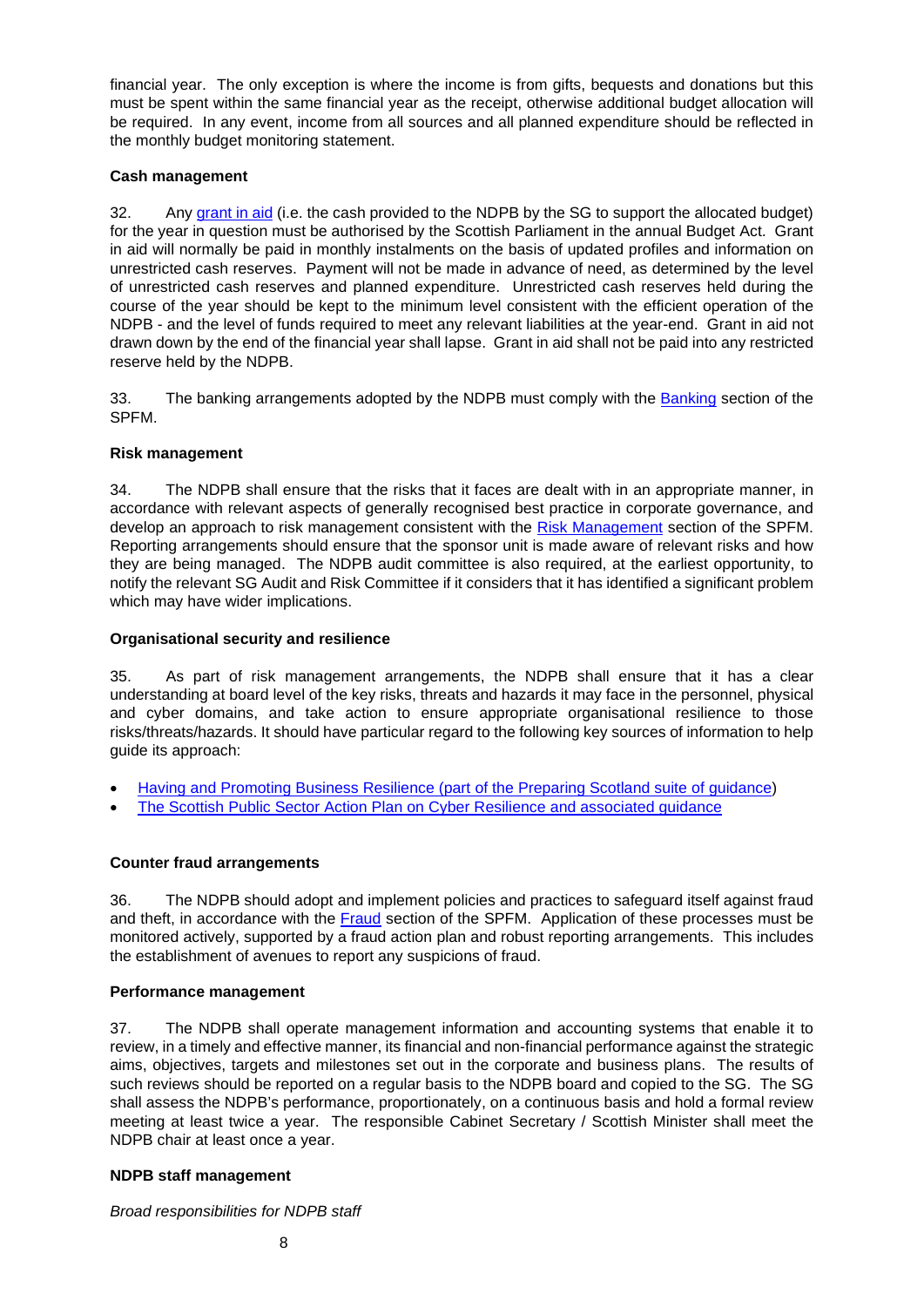38. The NDPB will have responsibility for the recruitment, retention and motivation of its staff. The broad responsibilities toward its staff are to ensure that:

- HR policies, practices and systems comply with employment and equalities legislation, and standards expected of public sector employers
- the level and structure of its staffing, including grading and staff numbers, are appropriate to its functions and the requirements of economy, efficiency and effectiveness (subject to the SG [Pay](http://www.gov.scot/Topics/Government/public-sector-pay/staff-pay)  [Policy for Staff Pay Remits\)](http://www.gov.scot/Topics/Government/public-sector-pay/staff-pay)
- the performance of its staff at all levels is satisfactorily appraised and the NDPB's performance measurement systems are reviewed from time to time
- its staff are encouraged to acquire the appropriate professional, management and other expertise necessary to achieve the NDPB's objectives
- proper consultation with staff takes place on key issues affecting them
- adequate grievance and disciplinary procedures are in place
- effective whistle-blowing policy and procedures consistent with the Public Interest Disclosure Act 1998 are in place
- a code of conduct for staff is in place based on the Model Code for Staff of Executive NDPBs

### *Pay and conditions of service*

39. The NDPB will comply with SG Pay Policy in relation to staff and the chief executive. The NDPB shall submit to the SG for approval (normally annually unless a multi-year deal has been agreed) a pay remit in line with the SG [Pay Policy for Staff Pay Remits](http://www.gov.scot/Topics/Government/public-sector-pay/staff-pay) and negotiate a pay settlement within the terms of the approved remit. Payment of salaries should also comply with the [Tax Planning and Tax Avoidance](http://www.gov.scot/Topics/Government/Finance/spfm/taxavoidance) section of the SPFM. Proposals on non-salary rewards must comply with the quidance in the [Non-](http://www.gov.scot/Topics/Government/Finance/spfm/nonsalrewards)[Salary Rewards](http://www.gov.scot/Topics/Government/Finance/spfm/nonsalrewards) section of the SPFM. [Where applicable, the NDPB will also seek appropriate approval under the SG [Pay Policy for Senior Appointments](http://www.gov.scot/Topics/Government/public-sector-pay/senior-appointment-pay) for the chief executive's remuneration package prior to appointment, annually or when a new appointment or change to the remuneration package is being proposed.]

### *Pensions, redundancy and compensation*

40. Superannuation arrangements for the NDPB staff are subject to the approval of the SG. NDPB staff shall normally be eligible for a pension provided by [its own scheme][state second pension][PCSPS][LGPS][other]. Staff may opt out of the occupational pension scheme provided by the NDPB, but the employers' contribution to any personal pension arrangement, including stakeholder pension, shall normally be limited to the national insurance rebate level. [Note that there is an exception for NDPBs covered by the PCSPS partnership arrangement, and for PCSPS by-analogy versions.]

41. Any proposal by the NDPB to move from existing pension arrangements, or to pay any redundancy or compensation for loss of office, requires the prior approval of the SG. Proposals on compensation payments must comply with the **Settlement Agreements, Severance, Early Retirement** [and Redundancy Terms](http://www.scotland.gov.uk/Topics/Government/Finance/spfm/severanceetcterms) section of the SPFM. This includes referral to the SG of any proposed severance scheme (for example, a scheme for voluntary exit), business case for a settlement agreement being considered for an individual, or proposal to make any other compensation payment. In all instances, a body should engage with the SG prior to proceeding with proposed severance options, and prior to making any offer either orally or in writing.

## **Asset and property management**

42. The NDPB shall maintain an accurate and up-to-date record of its current and non-current assets consistent with the [Property: Acquisition, Disposal & Management s](http://www.scotland.gov.uk/Topics/Government/Finance/spfm/PropertyManagement)ection of the SPFM. 'Noncurrent' assets should be disposed of in accordance with the SPFM. The SG's Property Division should be consulted about relevant proposed disposals of property that the NDPB holds for operational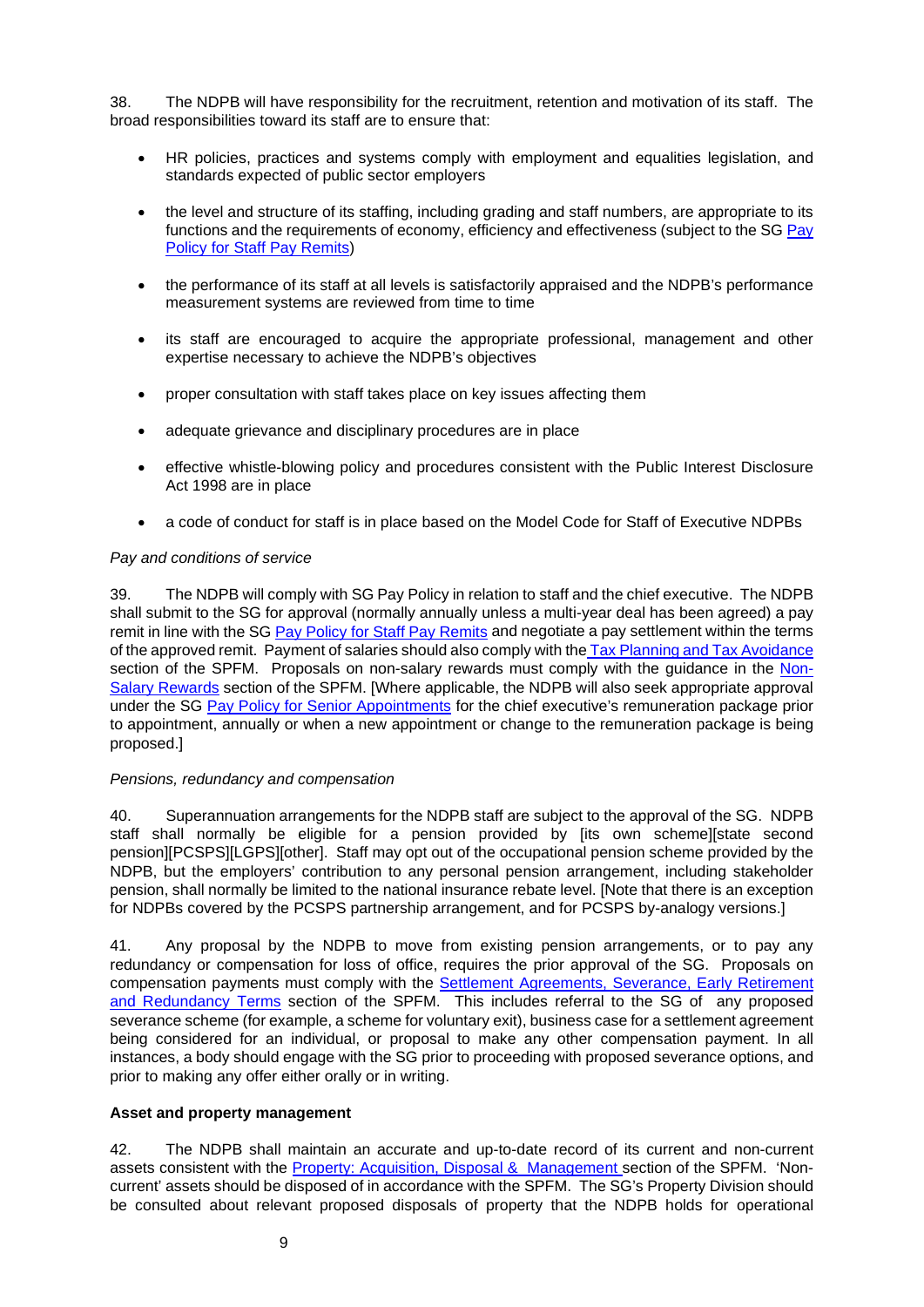purposes (rather than investment) at the earliest opportunity so it may be advertised internally. A[n](http://www.scotland.gov.uk/Topics/Government/Finance/spfm/PropertyManagement/InternalAdvertisement) [Internal Advertisement](http://www.scotland.gov.uk/Topics/Government/Finance/spfm/PropertyManagement/InternalAdvertisement) form must be completed and submitted at least one month prior to property being advertised on the open market. Any proposal to acquire land, buildings or other rights in property for accommodation / operational purposes should comply with the SPFM. The NDPB is also subject to the [SG Asset Management Policy,](http://www.scotland.gov.uk/Publications/2009/02/26142659/1) including the requirement for acquisition of a new lease, continuation of an existing lease, decision not to exercise a break option in a lease or purchase of property for accommodation / operational purposes, to be approved in advance by Scottish Ministers*.* The Property Controls Team should be consulted as early as possible in this process. All assets (property, plant and equipment) are to be properly recorded and updated as necessary by the NDPB on the Cabinet Office [electronic Property Information Mapping System](http://www.ogc.gov.uk/electronic_property_information_mapping_service.asp) (e-PIMS). *[If the NDPB is not required to report data annually to Parliament, in accordance with section 76 of the Climate Change (Scotland) Act 2009, the business area can use other robust property asset management systems.]*

### **Specific financial provisions**

## **Delegated authorities**

43. The NDPB's specific delegated financial authorities - as agreed in consultation between the NDPB and the SG - are set out in the attached **Appendix**. The NDPB shall obtain the SG's prior written approval before entering into any undertaking to incur any expenditure that falls outside these delegations. The NDPB shall also comply with any requirements for prior SG approval included in the SPFM and/or this document. Prior SG approval must always be obtained before incurring expenditure for any purpose that is or might be considered novel, contentious or repercussive or which has or could have significant future cost implications.

### **Income generation**

44. The NDPB shall seek to optimise income - grant in aid does not qualify as income - from all sources, including from the **European Union**, and ensure that the SG is kept informed. Novel or contentious proposals for new sources of income or methods of fundraising must be approved by the SG. Fees or charges for any services supplied by the NDPB shall be determined in accordance with the [Fees & Charges](http://www.scotland.gov.uk/Topics/Government/Finance/spfm/feescharges) section of the SPFM.

45. Gifts, bequests or donations received by the NDPB score as income and should be provided for in the agreed resource DEL and capital DEL budgets, updated as necessary in consultation with the SG. However, the NDPB should be able to demonstrate that expenditure funded by gifts etc is additional to expenditure normally supported by grant in aid (i.e. SG core funding) or by trading and other income. Before accepting such gifts etc the NDPB shall consider if there are any associated costs in doing so or any conflicts of interests arising. The NDPB shall keep a written record of any such gifts etc and what happened to them.

### **Financial investments**

46. Unless covered by a specific delegated authority the NDPB shall not make any financial investments without the prior approval of the SG. That would include equity shares in ventures which further the objectives of the NDPB. The NDPB shall not invest in any venture of a speculative nature.

## **Borrowing**

47. Borrowing cannot be used to increase the NDPB's spending power. All borrowing by the NDPB - excluding agreed overdrafts - shall be from the Scottish Ministers in accordance with guidance in the [Borrowing, Lending & Investment](http://www.scotland.gov.uk/Topics/Government/Finance/spfm/borrowingetc) section of the SPFM.

### **Lease arrangements**

48. Unless covered by a specific delegated authority the NDPB shall not enter into any finance, property or accommodation related lease arrangement – including the extension of an existing lease or the non-exercise of a tenant's lease break - without the SG's prior approval. Before entering/ continuing such arrangements the NDPB must be able to demonstrate that the lease offers better value for money than purchase and that all options of sharing existing public sector space have been explored. Nonproperty/ accommodation related operating leases are subject to a specific delegated authority. The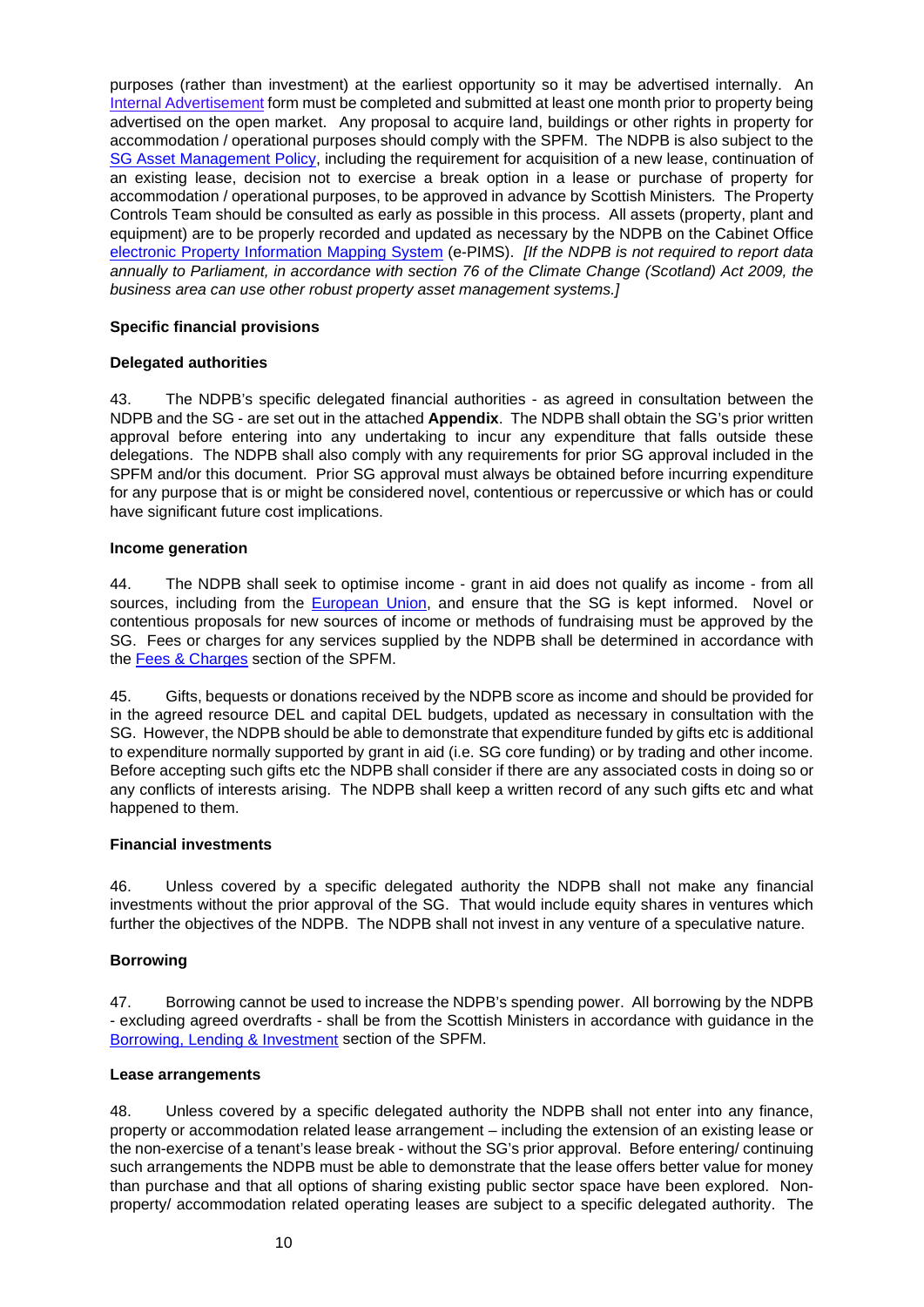NDPB must have capital DEL provision for finance leases and other transactions which are in substance borrowing.

## **Tax arrangements**

49. Non-standard tax management arrangements should always be regarded as novel and/or contentious and must therefore be approved in advance by the SG. Relevant guidance is provided in the [Tax Planning and Tax Avoidance](http://www.scotland.gov.uk/Topics/Government/Finance/spfm/taxavoidance) section of the SPFM. The NDPB must comply with all relevant rules on taxation, including VAT. All individuals who would qualify as employees for tax purposes should be paid through the payroll system with tax deducted at source. It is the responsibility of the NDPB to observe VAT legislation and recover input tax where it is entitled to do so. The implications of VAT in relation to procurement and shared services should be considered at an early stage to ensure that financial efficiency is achieved. The NDPB must also ensure that it accounts properly for any output tax on sales or disposals.

# **Lending and guarantees**

50. Any lending by the NDPB must adhere to the guidance in the [Borrowing, Lending & Investment](http://www.scotland.gov.uk/Topics/Government/Finance/spfm/borrowingetc) section of the SPFM on undertaking due diligence and seeking to establish a security. Unless covered by a specific delegated limit the NDPB shall not, without the SG's prior approval, lend money, charge any asset, give any guarantee or indemnity or letter of comfort, or incur any other contingent liability (as defined in the [Contingent Liabilities](http://www.scotland.gov.uk/Topics/Government/Finance/spfm/contingentliabs) section of the SPFM)*,* whether or not in a legally binding form. Guarantees, indemnities and letters of comfort of a standard type given in the normal course of business are excluded from this requirement.

# **Third party grants**

51. Unless covered by a specific delegated authority the NDPB shall not, without the SG's prior agreement, provide grant funding to a third party. Such funding would be subject to the guidance in the [State Aid](http://www.scotland.gov.uk/Topics/Government/Finance/spfm/stateaidrules) section of the SPFM. Guidance on a framework for the control of third party grants is provided as an **annex** to the Grant & Grant in Aid section of the SPFM.

## **Impairments, provisions and write-offs**

52. Assets should be recorded on the balance sheet at the appropriate valuation basis in accordance with the FReM. Where an asset - and that includes investments - suffers impairment it is important that the prospective impairment and background is communicated to the SG at the earliest possible point in the financial year to determine the implications for the NDPB's budget. Similarly any significant movement in existing provisions or the creation of new provisions should be discussed in advance with the SG. Write-off of bad debt and/or losses scores against the NDPB's resource DEL budget classification and is subject to a specific delegated limit.

## **Insurance**

53. *[Where the SG decides that the NDPB should be subject to the self-insurance policy.]* The NDPB is subject to the SG policy of self-insurance. Commercial insurance must however be taken out where there is a legal requirement to do so and may also be taken out in the circumstances described in the [Insurance](http://www.scotland.gov.uk/Topics/Government/Finance/spfm/insurance) section of the SPFM - where required with the prior approval of the SG. In the event of uninsured losses being incurred the SG shall consider, on a case by case basis, whether or not it should make any additional resources available to the NDPB. The SG will provide the NDPB with a Certificate of Exemption for Employer's Liability Insurance.

## **Procurement and payment**

54. The NDPB's procurement policies shall reflect relevant guidance in the [Procurement](http://www.scotland.gov.uk/Topics/Government/Finance/spfm/procure) section of the SPFM and relevant guidance issued by the SG's Procurement and Commercial Directorate. Procurement should be undertaken by appropriately trained and authorised staff and treated as a key component of achieving the NDPB's objectives consistent with the principles of Value for Money, the highest professional standards and any legal requirements. All external consultancy contracts over the value of £100,000 or any proposal to award a contract without competition (non-competitive action) over the value of £100,000 must be endorsed in advance by the Chief Executive.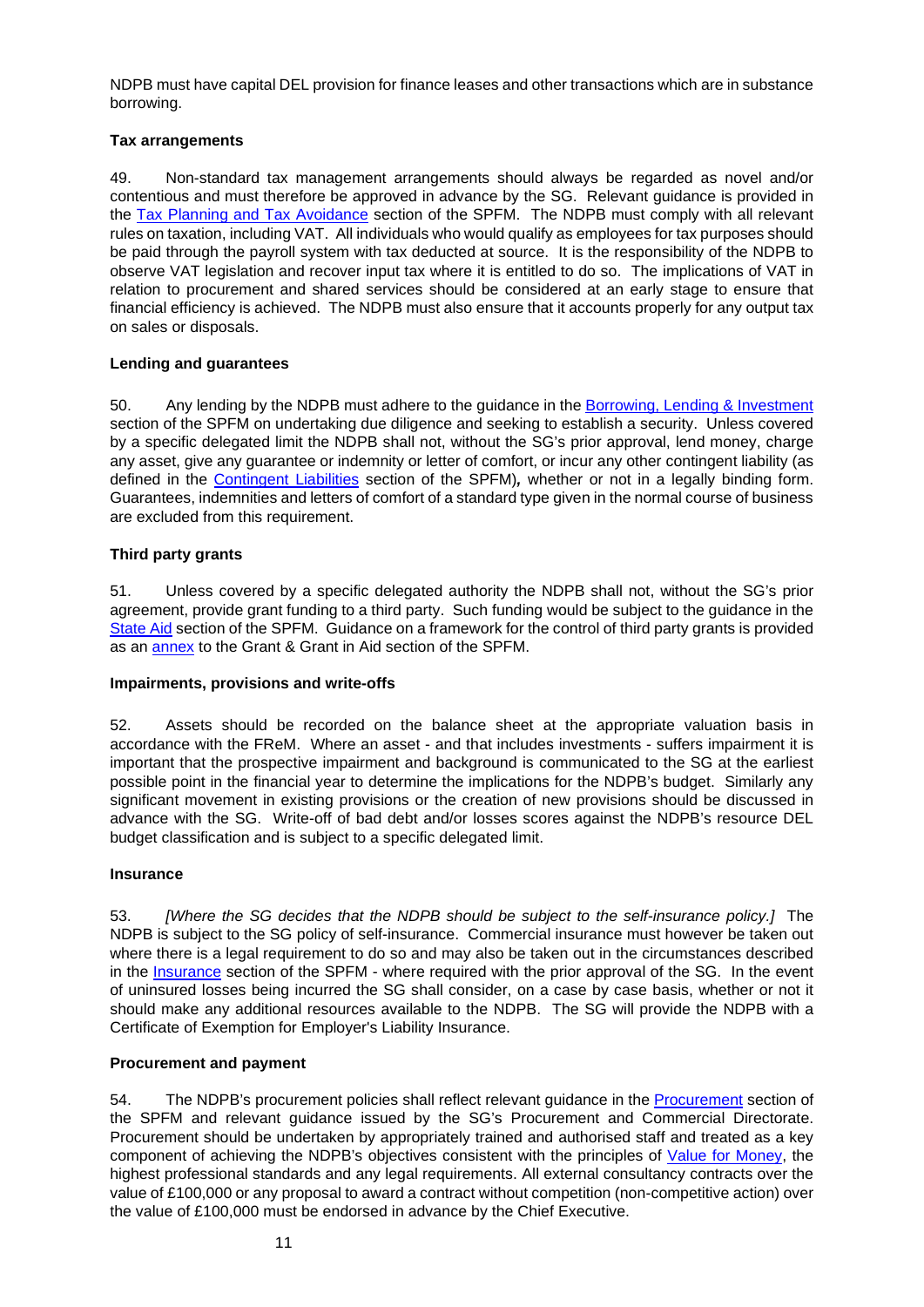55. Any major investment programmes or projects undertaken by the NDPB shall be subject to the guidance in the [Major Investment Projects](http://www.scotland.gov.uk/Topics/Government/Finance/spfm/majinvest) section of the SPFM [and is also subject to a specific delegated authority]. The sponsor unit must be kept informed of progress on such programmes and projects and Ministers must be alerted to any developments that could undermine their viability. ICT investment plans must be reported to the SG's Office of the Chief Information Officer*.*

56. The NDPB shall pay all matured and properly authorised invoices relating to transactions with suppliers in accordance with the [Expenditure and Payments](http://www.scotland.gov.uk/Topics/Government/Finance/spfm/payments) section of the SPFM and in doing so shall seek wherever possible and appropriate to meet the SG's target for the payment of invoices within 10 working days of their receipt.

## **Gifts made, special payments and losses**

57. Unless covered by a specific delegated authority the NDPB shall not, without the SG's prior approval, make gifts or special payments or write-off of losses. Special payments and losses are subject the guidance in the [Losses and Special Payments](http://www.scotland.gov.uk/Topics/Government/Finance/spfm/lossesetc) section of the SPFM. Gifts by management to staff are subject to the guidance in the [Non-Salary Rewards](http://www.scotland.gov.uk/Topics/Government/Finance/spfm/nonsalrewards) section of the SPFM.

# **Clawback**

58. Where the NDPB has financed expenditure on assets by a third party, the NDPB shall make appropriate arrangements to ensure that any such assets above an agreed value are not disposed of by the third party without the NDPB's prior consent. The NDPB shall put in place arrangements sufficient to secure the repayment of its due share of the proceeds - or an appropriate proportion of them if the NDPB contributed less than the whole cost of acquisition or improvement. The NDPB shall also ensure that if assets financed by the NDPB cease to be used by the third party for the intended purpose an appropriate proportion of the value of the asset shall be repaid to the NDPB.

# **State aid**

59. State aid is a European Commission term which refers to forms of public assistance, given to undertakings on a discretionary basis, which has the potential to distort competition and affect trade between Member States of the European Union. Any activity that the NDPB undertakes itself, or funds other bodies to undertake, that can be offered on a commercial market for goods and services is subject to state aid rules. A state aid assessment is therefore required prior to disbursing any funding and would be subject to the guidance in the state aid section of the SPFM.

## **Board expenses**

60. Remuneration (daily fees), allowances and expenses paid to board members [and any pension arrangements] must comply with the SG [Pay Policy for Senior Appointments](http://www.gov.scot/Topics/Government/public-sector-pay/senior-appointment-pay) and any specific guidance on such matters issued by the Scottish Ministers.